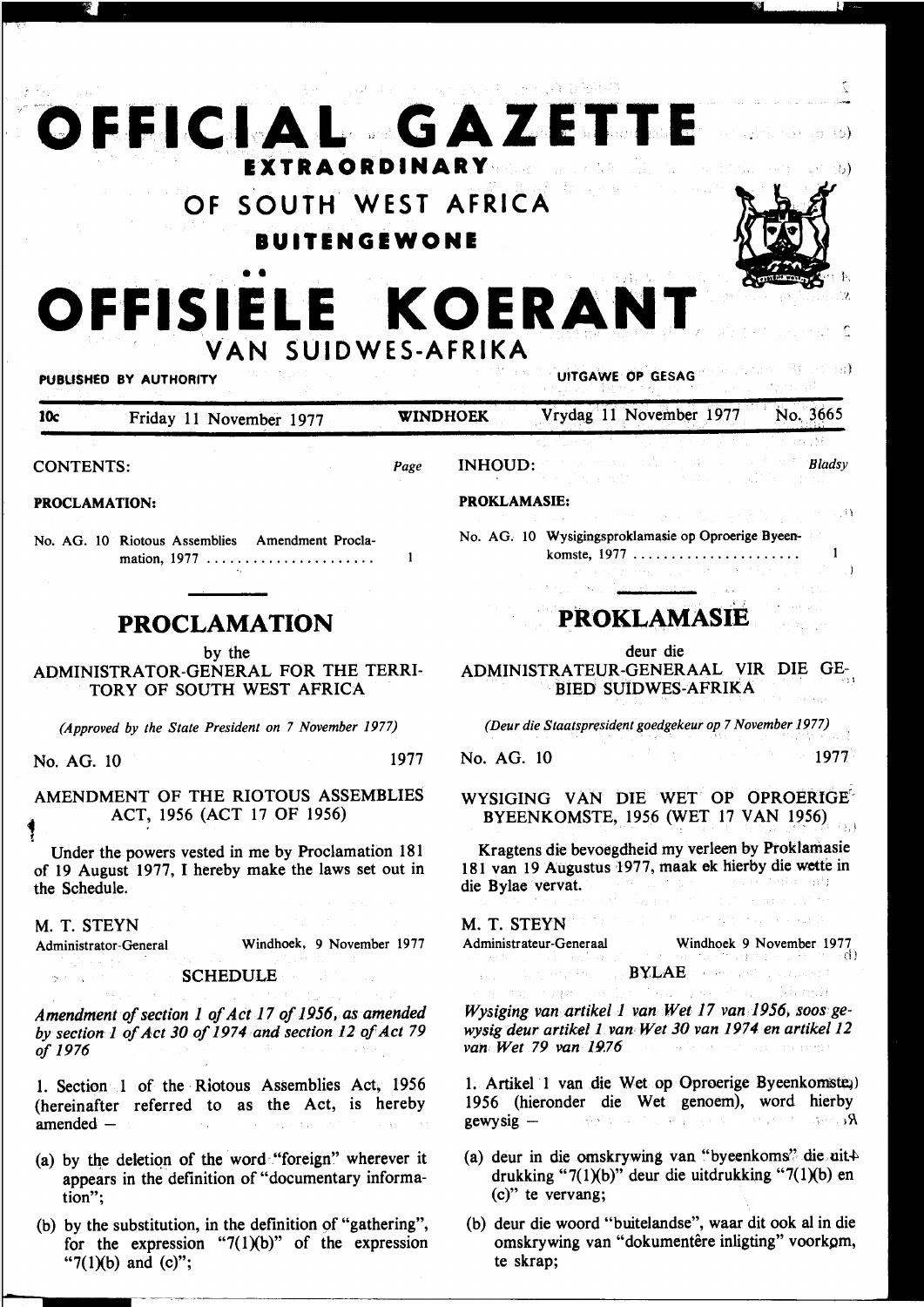- (c) by the deletion of the definition of "Ninister"; and
- (d) by the addition of the following definition: ,'''territory' means the territory of South West Africa.".

*Amendment of section 2 of Act 17 of 1956, as sub*stituted by section 2 of Act 30 of 1974

2. Section 2 of the Act is hereby amended  $-$ 

- (a) by the substitution, in subsection (4), for the words "hostility would be engendered between the European inhabitants of the Republic on the one hand and any other section of the inhabitants of the Republic on the other hand" of the words "grievous enmity would be engendered between different sections of the inhabitants of the territory";
- (b) by the deletion of the word "or" at the end of paragraph (a), and paragraph (b) of that subsection;
- (c) by the deletion in that subsection of the words "or may, by notice under his hand addressed and delivered or tendered to that particular person, prohibit him from attending such a gathering"; and
- (d) by the deletion of subsection  $(5)$ , paragraph  $(b)$  of subsection (6), and subsection (7).

*Amendment of section 3 of Act 17 of 1956, as amended by section 3 of Act 30 of 1974* 

3. Section 3 of the Act is hereby amended  $-$ 

- (a) by the substitution, in subsection (1), for the words "bostility between the European inhabitants of the Republic on the one hand and any other section of the inhabitants of the Republic on the other hand" of the words "grievous enmity between different sections of the inhabitants of the territory";
- (b) by the substitution, in subsection (3), for the words "hostility between the European inhabitants of the Republic on the one hand and any other section of the inhabitants of the Republic on the other hand" of the words "grievous enmity between different sections of the inhabitants of the territory"; and
- $(c)$  by the deletion of subsections  $(5)$ ,  $(6)$ ,  $(7)$  and  $(8)$ .

ata mengang mengangkan pertama ketapangan di dijatan keladaran dan aktif.<br>Keladaan penganjang mengangkan di dinamatan pada tahun 1990.

*Repeal of section 4 of Act 17 of 1956* 

t

4. Section 4 of the Act is hereby repealed. and the most of the company

(c) deur na die omskrywing van "dokumentêre inligting" die volgende omskrywing in te voeg:

"'gebied' die gebied Suidwes-Afrika;"; en

(d) deur die omskrywing van "Minister" te skrap.

*Wysiging van artikel 2 van Wet 17 van 1956, soos vervang deur artikel 2 van Wet 30 van 1974* 

- 2. Artikel 2 van die Wet word hierby gewysig -
- (a) deur in subsubartikel (4) die woorde "vyandigheid tussen die Blanke inwoners van die Republiek enersyds en enige ander deel van die inwoners van die Republiek andersyds" deur die woorde "emstige vyandigheid tussen verskillende dele van die inwoners van die gebied" te vervang;
- (b) deur die woord "of' aan die end van paragraaf (a), en paragraaf (b) van daardie subartikel te skrap;
- (c) deur in daardie subartikel die woorde "of kan hy by kennisgewing deur hom onderteken en aan bedoelde persoon gerig en oorhandig of aangebied, hom verbied om so 'n byeenkoms by te woon" te skrap; en
- (d) deur subartikel (5), paragraaf (b) van subartikel (6), en subartikel (7) te skrap.

*Wysiging van artikel 3 van Wet 17 van 1956, soos gewysig deur artikel 3 van Wet 30 van 1974* 

- 3. Artikel 3 van die Wet word hierby gewysig -
- (a) deur in subartikel (1) die woorde "vyandigheid tussen die blanke inwoners van die Republiek enersyds en enige ander deel van die inwoners van die Republiek andersyds" deur die woorde "ernstige vyandigheid tussen verskillende dele van die inwoners van die gebied" te vervang;
- (b) deur in subartikel (3) die woorde "vyandigheid tussen die blanke inwoners van die Republiek enersyds en enige ander deel van die inwoners van die Republiek andersyds" deur die woorde "emstige vyandigheid tussen verskillende dele van die inwooers van die gebied" te vervang; en
- (c) deur subartikels  $(5)$ ,  $(6)$ ,  $(7)$  en  $(8)$  te skrap.

*Herroeping van artike/4 van Wet 17 van 1956* 

4. Artikel 4 van die Wet word hierby herrocp.

 $\mathcal{O}_{\mathbb{R}^2}$ 

 $\sim 10^{10}$  M  $_\odot$  M  $_\odot$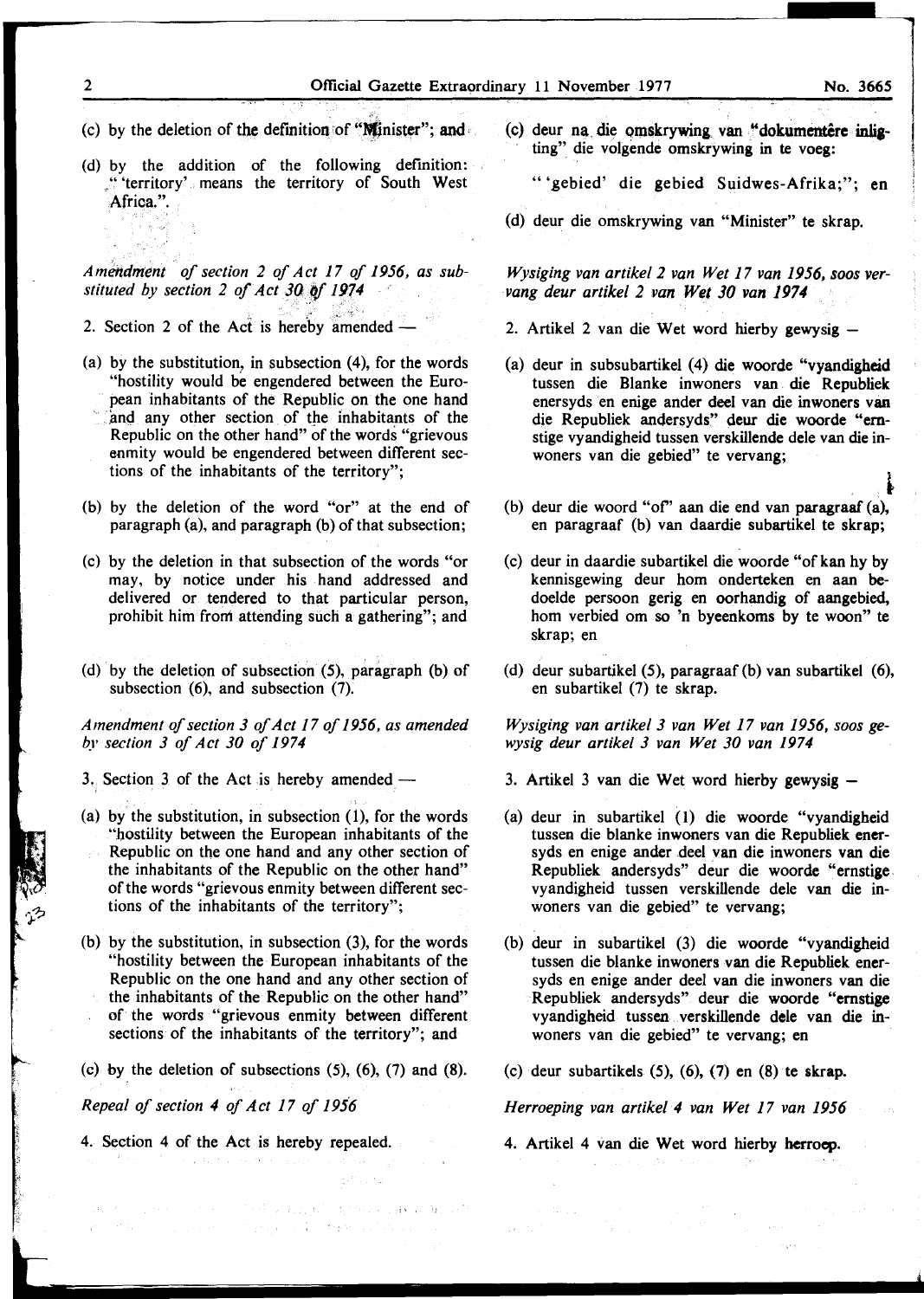*Amendment of section 7 of Act 17 of 1956, as sub*stituted by section 7 of Act 30 of 1974

5. Section 7 of the Act is hereby amended by the insertion, at the end of paragraph (b) of subsection (1), of the word "or", and, after that paragraph, of the following paragraph:

- "(c) persons attending a gathering (whether or not the gathering has been so prohibited) are, at that gathering, in any manner whatsoever incited, instigated, ordered, advised or encouraged  $-$ 
	- (i) · to cause, encourage or further an insurrection or forcible resistance to any government, administration or authority established or recognised in or for the territory, or vested with authority in respect of the territory by or under any law; or
	- (ii) to use, or to cause, encourage or further the use of, any violence against any person or class of persons or persons generally; or
	- (iii) to destroy or seriously damage valuable property or property in general, or to cause, encourage or further its destruction or serious damage to it,".

*Repeal of section 19 of Act 17 of 1956* 

6. Section 19 of the Act is hereby repealed.

*Amendment of long title of, and substitution of certain expressions in, Act 17 of 1956* 

7. (1) The long title of the Act is hereby amended by the substitution for the words "hostility between the European and non-European inhabitants of the Republic" of the words "grievous enmity between various sections of the inhabitants of the territory of South West Africa".

- (2) Subject to the provisions of subsection  $(3)$  —
- (a) the word "Administrator-General" is hereby substituted for the words "State President" and "Minister", wherever they appear in the Act;
- (b) the words "territory" and *"Official Gazette"* are hereby substituted for the words "Republic" and *"Gazelle",* respectively, wherever they appear in the Act.

(3) The provisions of subsection (2) shall not apply with reference to sections 1, *5* and 16 of the Act.

*Short title* 

8. This Proclamation shall be called the Riotous Assemblies Amendment Proclamation, 1977.

*Wysiging van artike/7 van Wet 17 van 1956, soos vervang deur artikel 7 van Wet 30 van 1974* 

5. Artikel 7 van die Wet word hierby gewysig deur aan die end van paragraaf (b) van subartikel (1) die woord "of", en na daardie paragraaf die volgende paragraaf, in te voeg:

- "(c) persone wat 'n byeenkoms bywoon (betsy die byeenkoms aldus verbied is ai dan nie) by daardie byeenkoms op enige wyse hoegenaamd uitgelok, aangestig, beveel, aangeraai of aangemoedig word $-$ 
	- (i) om 'n opstand of gewelddadige verset teen 'n regering, administrasie of owerheid wat by of kragtens wet in of vir die gebied ingestel of erken is of met gesag ten opsigte van die gebied beklee, is te veroorsaak, aan te moedig of te bevorder; of
	- (ii) om geweld teen enige persoon of klas persone of persone in die algemeen te gebruik of die gebruik daarvan te veroorsaak, aan te moedig of te bevorder; of
	- (iii) om waardevolle eiendom of eiendom in die algemeen te vemiel of ernstig te beskadig, of die vernieling of ernstige beskadiging daarvan te veroorsaak, aan te moedig of te bevorder,".

*He"oeping van artikel 19 van Wet 17 van 1956* 

6. Artikel 19 van die Wet word hierby herroep.

*Wysiging van lang titel van, en vervanging van sekere uitdrukkings in, Wet 17 van 1956* 

7. (1) Die lang titel van die Wet word hierby gewysig deur die woorde "vyandigheid tussen die blanke en nieblanke inwoners van die Republiek" deur die woorde "ernstige vyandigheid tussen verskillende dele van die inwoners van die gebied Suidwes-Afrika" te vervang.

- (2) Behoudens die bepalings van subartikel  $(3)$  -
- (a) word die woorde "Staatspresident" en "Minister", waar bulle ook ai in die Wet voorkom, deur die woord "Administrateur-generaal" vervang;
- (b) word die woorde "Republiek" en *"Staatskoerant",*  waar bulle ook al in die Wet voorkom, deur onderskeidelik die woord "gebied" en die woorde *"Offisiele Koerant"* vervang.

(3) Die bepalings van subartikel (2) is nie met betrekking tot artikels 1, *5* en 16 van die Wet van toepassing nie.

## *Kort Titel*

8. Hierdie Proklamasie beet die Wysigingsproklamasie op Oproerige Byeenkomste, 1977.